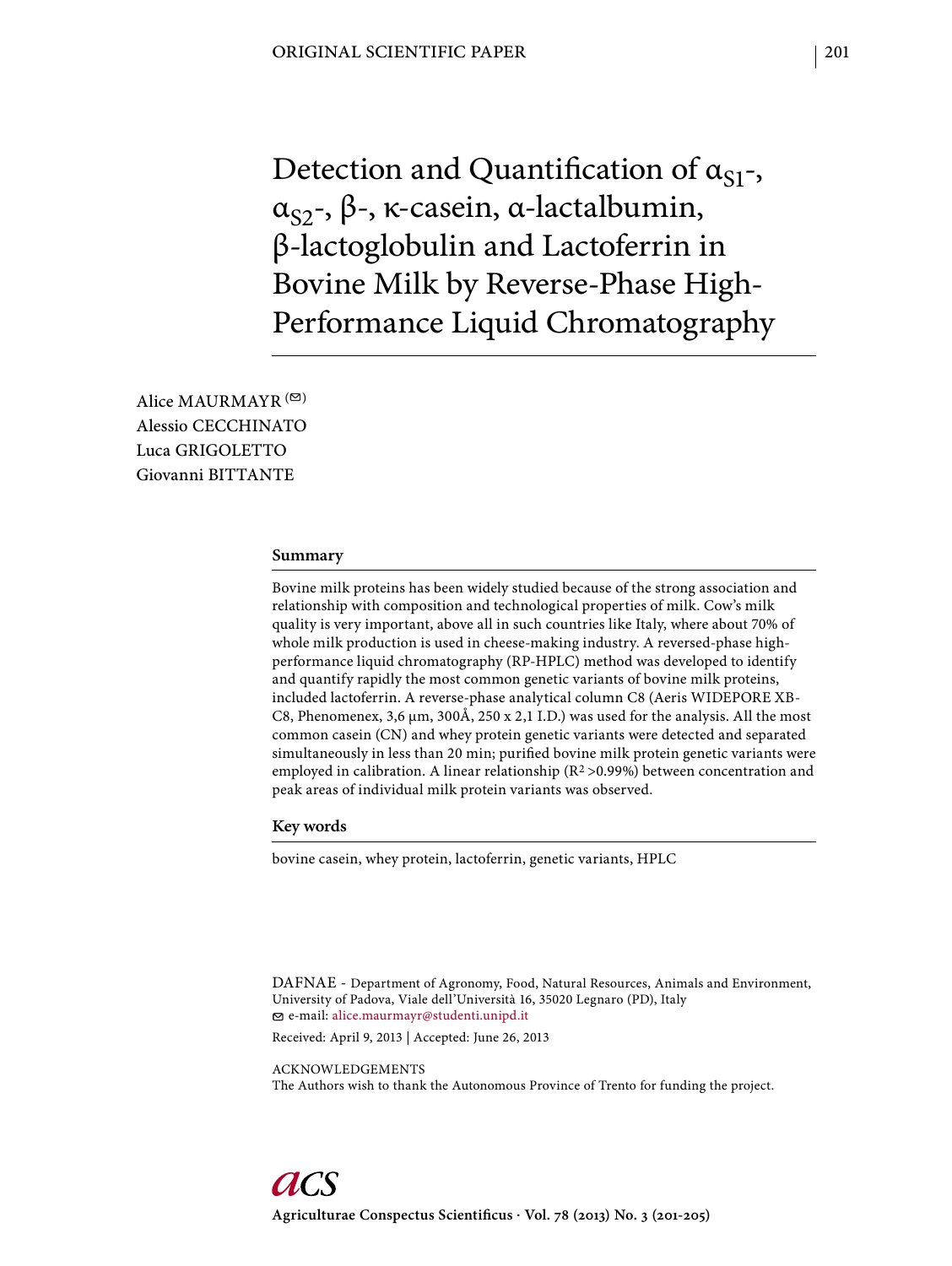## **Aim**

Several methods were employed to analyze milk protein fractions, such as electrophoretic techniques (Veloso et al., 2002), proteomic approaches (Jensen et al., 2012), isoelectric focusing (IEF) (Strange et al., 1992), or HPLC chromatography coupled with mass spectrometry (Bonizzi et al., 2009; Mollè et al., 2009). Previous investigations focused on the separation of bovine milk protein fraction, overlooking the quantification of single milk protein genetic variants with few exceptions (Bonfatti et al., 2008); furthermore very few studies focused on other minor components, like lactoferrin (Palmano et al., 2001), and generally are time consuming. The aim of this study was to develop an RP-HPLC method able to identify and quantify the single genetic variants of protein fractions, included some minor components such as lactoferrin, improving the run time analysis of chromatograms, even so ensuring good separation of protein fractions and high resolution. Validation of the method includes testing linearity.

#### **Material and methods**

The present study is part of a larger project aimed at the study of relationships between quality and technological traits of milk of Brown Swiss cows (Bittante, 2012; Bittante et al., 2011a, b, and 2013; Cecchinato et al., 2009, 2011, 2012a, b; Cipolat et al., 2012; Macciotta et al., 2012; Maurmayr et al., 2011). Guanidine hydrochloride (GdnHcl) (lot G-4505, purity >99%), Bis-tris Buffer (lot B-9754, >98%), Trifluoroacetic acid (lot T-6508, >99%), sodium citrate (lot 71498, >99%) DL-Dithiothreitol (lot 43817, >99%) and purified major protein from bovine milk were purchased from Sigma (Sigma-Aldrich, St. Louis, MO, USA) : κ-CN (lot C-0406, >80%), α-CN (lot C-6780, >70%), β-CN (lot C-6905, >90%), α-lactalbumin (lot L-5385 type I, ~85%), β-lactoglobulin B variant (lot L-8005, >90%), β-lactoglobulin A variant (lot L-7880, >90%) and lactoferrin (lot L-9507, >85%). Ultra pure water (Milli-Q System, >18.2 M $\Omega$  cm) was obtained in the laboratory. Individual and bulk bovine milk was collected directly in dairy herds. Preservative (Bronopol, 2-bromo-2nitropropan-1,3-diol) was added to raw milk samples to prevent microbial growth and 2 aliquots for each sample containing 1 ml of milk were frozen at -20°C during milk collection and transferred at -80°C in the laboratory since the HPLC analysis was performed. Milk samples were prepared following the method of Bobe et al. (1998). No preliminary separation or precipitation procedures of the casein fraction was required. The HPLC equipment consisted of an Agilent 1260 Series chromatograph (Agilent Technologies, Santa Clara, CA, USA) equipped with a quaternary pump (Agilent 1260 Series, G1311B). A Diode Array Detector (Agilent 1260 Series, DAD VL+, G1315C) was used. The equipment was controlled by the Agilent Chemstation for Lc System software which sets solvent gradient, data acquisition and data processing. Separation was performed on a reversed-phase analytical column C8 (Aeris WIDEPORE XB-C8, Phenomenex) with a large pore core-shell packing (3,6 μm, 300Å, 250 x 2,1 I.D.). A Security Guard ULTRA Cartridge System (product No. AJ0-8785, Phenomenex) was used as precolumn (UHPLC WIDEPORE C8, 2,1 mm I.D.). Sample vials were kept at low constant temperature (4°C) and injected via an auto-sampler (Agilent 1100 Series, G1313A). After comparing different chromatographic conditions, the followed was adopted to optimize analytical quality and time required: a) gradient elution was carried out with a mixture of two solvents: solvent A consisted of 94.9% water, 5.0% acetonitrile and 0,1% trifluoroacetic acid and Solvent B consisted of 0,1% TFA in acetonitrile; b) separation of bovine protein fraction was performed with the following program: linear gradient from 20 to 29 % B in 0.5 min, from 29 to 33% B in 5.5 min, from 33 to 36% B in 6 min, from 36 to 45% B in 6 min and return linearly to the starting condition in 1 min; c) the column was re-equilibrated under starting conditions for 3 min, before inject the following sample and the total analysis time per sample was 22 min; d) the flow rate was 0.5 ml/min; e) the column temperature was kept at  $70^{\circ}$ C; f) the detection was made at a wavelength of 214 nm; and g) the injection volume consisted of 2 μl. Concerning standard solutions, single-fraction mother solutions were prepared by dissolving, respectively, 5 mg of purified α-CN, 2,5 mg of purified κ-CN, 4 mg of purified β-CN, 1.5 mg of purified lactoferrin, 1 mg of purified α-lactalbumin, 2 mg of both purified β-lactoglobulin A and B variants in 0.75 ml of GndHcl solution; then, a set of five decreasing concentration solutions was obtained by each single mother solution by applying the dilution scheme reported in table 1. The resulting standard solutions were analyzed in order to construct the  $α<sub>S1</sub>$ -casein,  $α<sub>S2</sub>$ -casein, β-casein and κ-casein,

**Table 1.** Concentration of the standard casein fractions

| Milk protein              | Concentration mg/mL |      |      |      |      |  |  |  |
|---------------------------|---------------------|------|------|------|------|--|--|--|
| fraction:                 | А                   | В    | C    | D    | E    |  |  |  |
| $\kappa$ -CN              | 1.05                | 1.40 | 1.87 | 2.50 | 3.33 |  |  |  |
| $\alpha$ -CN <sup>1</sup> | 2.10                | 2.81 | 3.75 | 5.00 | 6.67 |  |  |  |
| Lactoferrin               | 1.68                | 2.25 | 3.00 | 4.00 | 5.33 |  |  |  |
| $\beta$ -CN               | 0.63                | 0.84 | 1.12 | 1.50 | 2.00 |  |  |  |
| $\alpha$ -lactalbumin     | 0.42                | 0.56 | 0.75 | 1.00 | 1.33 |  |  |  |
| $\beta$ -Lg A or B        | 0.84                | 1.12 | 1.50 | 2.00 | 2.67 |  |  |  |

<sup>1</sup> for quantification it was applied a 4:1 proportion between  $\alpha s_1$  and  $\alpha$ <sub>s</sub> fractions

**Table 2.** Parameters of linear regression equation for individual milk protein fractions1

| Milk protein<br>fraction:    | Average | SD.  | a       | b    | RSD <sup>b</sup> | R <sup>2</sup> |
|------------------------------|---------|------|---------|------|------------------|----------------|
| $\kappa$ -CNA                | 763     | 399  | $-126$  | 583  | 50               | 0.989          |
| $\kappa$ -CN B               | 665     | 289  | 24      | 420  | 42               | 0.989          |
| $\alpha_{s2}$ -CN 1          | 658     | 347  | $-109$  | 252  | 52               | 0.998          |
| $\alpha_{s2}$ -CN 2          | 624     | 377  | $-217$  | 276  | 33               | 0.998          |
| $\alpha$ <sub>S1</sub> -CN B | 4517    | 2722 | $-1553$ | 1992 | 204              | 0.994          |
| $\alpha$ <sub>S1</sub> -CN C | 1873    | 1107 | $-593$  | 809  | 96               | 0.993          |
| Lactoferrin                  | 3446    | 1594 | $-101$  | 3886 | 91               | 0.997          |
| $\beta$ -CN B                | 513     | 321  | $-205$  | 293  | 26               | 0.999          |
| $\beta$ -CN $A^1$            | 2425    | 1329 | $-555$  | 1216 | 36               | 0.999          |
| $\beta$ -CN $A^2$            | 4469    | 2031 | $-79$   | 1855 | 107              | 0.999          |
| $\alpha$ -La                 | 2146    | 1167 | $-461$  | 4280 | 76               | 0.997          |
| $\beta$ -Lg A                | 1887    | 1206 | $-799$  | 2190 | 137              | 0.989          |
| $\beta$ -Lg B                | 2682    | 1679 | $-1073$ | 3053 | 72               | 0.998          |

<sup>1</sup> Separated solutions of purified protein genetic variants at different concentration in duplicate; <sup>2</sup> Residual standard deviation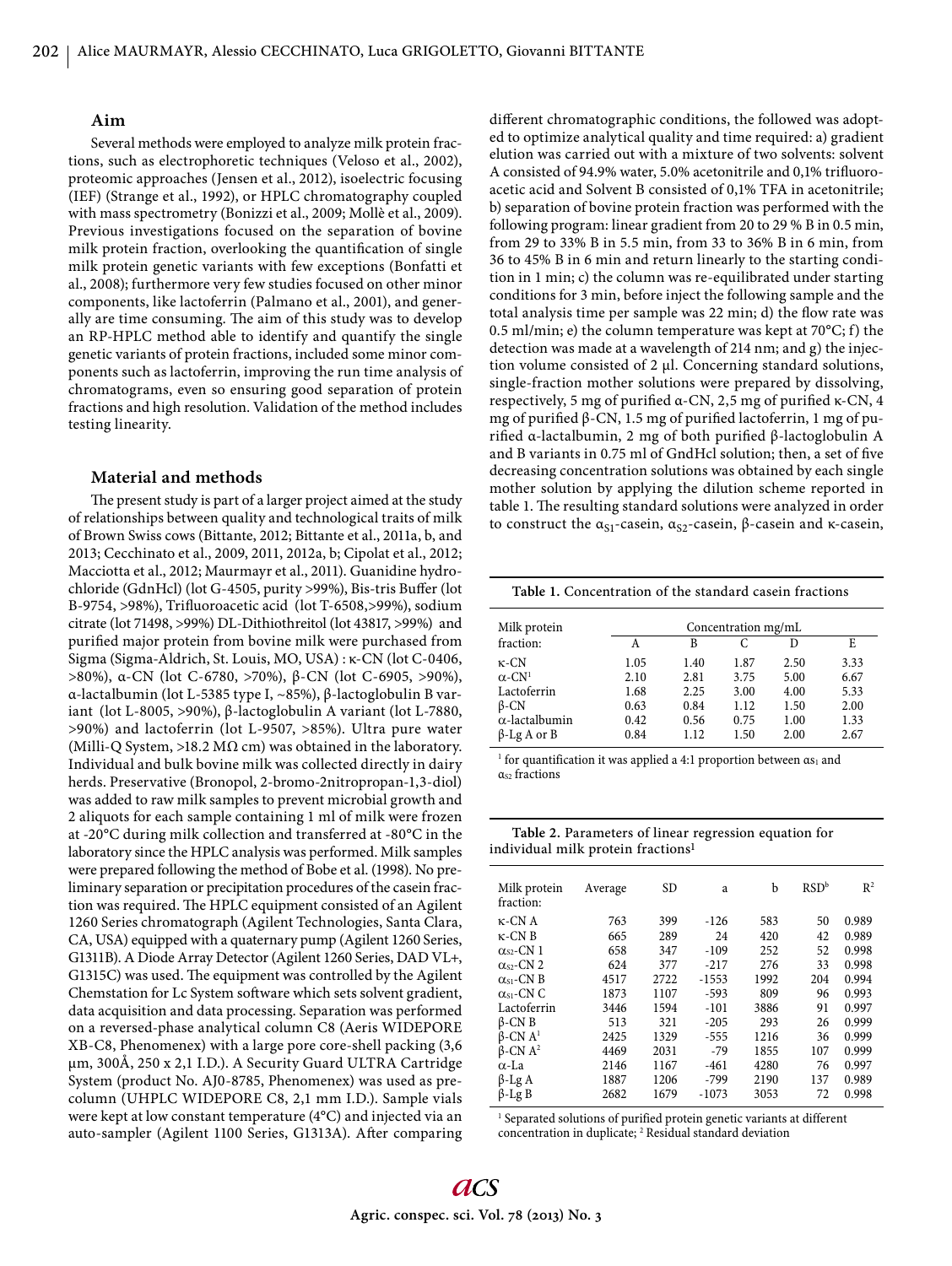lactoferrin, α-lactalbumin, β-lactoglobulin A and B variants calibration curves. Since  $\alpha_{S1}$  and  $\alpha_{S2}$ -casein are not available as single proteins, the corresponding values were calculated from the α-casein applying the 4:1 proportion known for cow milk (Bonizzi et al., 2009). Before calibration, linearity was tested by running the same sample at the five dilution points in triplicate. Areas under peaks of the chromatogram were used to validate the method. Concerning validation procedure, 30 individual milk samples were analyzed and every sample was run two times repeating the analysis of the same sequence (sample injection=2 μl). The external standard method was used for the calibration of the chromatographic system for the protein quantification. Calibration curves were computed for each protein genetic variant by applying simple linear regression of the peak area on the amount injected, at decreasing injection volume (table 2).

## **Results and discussion**

All major peaks and chromatograms are reported in Figure 1. HPLC conditions were optimized for mobile phase conditions, gradient, flow rate and temperature. Retention times of the major eluted peaks coincided with the retention times of the major milk proteins present in standards. It was ascertained that proteins eluted following this order: κ-CN,  $\alpha_{S2}$ -CN, α<sub>S1</sub>-CN, lactoferrin, α-Lactalbumin,  $β$ -CN and  $β$ -Lactoglobulin. The identification of peaks of genetic variants was confirmed comparing them with commercial standards which consisted of purified genetic variants (just for β-Lactoglobulin variants exhibits a high frequency in the Finnish Ayrshire (Ikonen et al., 1996), but not in Brown Swiss (Bittante et al. 2012) and is rather common Holstein Friesian breeds (Caroli et al., 2009). The genetic variants of this protein fraction significantly affect also on cheese yield and quality (Alipanah and Kalashnikova, 2007; Caroli et al., 2009; Bonfatti et al., 2011). Between κ-CN  $_{\rm A/E}$  and κ -CN<sub>B</sub> peaks eluted  $\alpha_{S2}$ -CN, which consisted of two major peaks; multiple peaks and shoulders of  $\alpha_{S2}$ -CN are probably caused by the partial separation of many phosphorylated forms of  $\alpha_{S2}$ -CN (Bordin et al., 2001). Separation of αS1-Casein variant B and C was enough feasible with the current method, because the height of the inflection point between the two peaks is respectively the fifth part of the first peak B variant and the second part of the second peak C variant. In the current analysis it was not found an animal carrying  $\alpha_{S1}$ -CN A or  $\alpha_{S1}$ -CN D variants. Separation of lactoferrin was well resolved, retention time and peak area is the same for the sample of unknown amount and the standard used for calibration curves, although peak area of lactoferrin is very small because of the very low amount of this iron-binding protein in bovine milk (20-200 mg/L) (Farrell et al., 2004; Plate et al., 2006). α-Lactalbumin eluted after  $\alpha_{S1}$ -CN and showed monomorphic peak in variant B in all samples analyzed. Concerning β-CN, B,  $A<sup>1</sup>$  and  $A<sup>2</sup>$  variants eluted after α-Lactalbumin and all peaks were identified and well resolved. The C variant coeluted with  $A<sup>1</sup>$  variant and it was not detectable with the current method; the  $A<sup>3</sup>$  variant, which eluted close to the  $A<sup>2</sup>$  variant was detected with the current method. There is



Figure 1. Chromatograms relative to raw milk from individual cows (samples 1-5) obtained using the optimized elution condition described in materials and method section (no 1: k-CN A; no 2:  $\alpha_{s2}$ -CN ; no 3: k-CN B; no 4:  $\alpha_{s1}$ -CN B; no 5:  $\alpha_{s1}$ -CN C; no 6: Lactoferrin; no 7: α-La; no 8: β-CN B; no 9: β-CN A1; no 10: β-CN A2; no 11: β-CN A3; no 12: β-Lg B; no 13: β-Lg A).

are available, A and B respectively) or comparing them with chromatograms of individual milk samples of DNA-genotyped animals. The  $\kappa$ -CN eluted as three distinct peaks which consisted of glycosylated and unglycosylated forms of  $\kappa$ -CN<sub>A</sub> and κ-CN<sub>B</sub>. Chromatograms with a different κ-CN genetic variants were well resolved , variant A and B are evident, although the infrequent variant  $\kappa$ -CN<sub>E</sub> coeluted with the A variant using the current method;  $\kappa$ -CN<sub>E</sub> variant is a uncommon variant which another variant that eluted between  $A<sup>1</sup>$  and  $A<sup>2</sup>$  variant which is not named because of their absence in milk samples of DNAgenotyped animals that were used for the identification and detection of the major milk protein genetic variants during the validation procedure of the method. For β-Lactoglobulin, variant B eluted before variant A; this last one has got a peak followed by a main one and the proportions of the area between these two peaks can be considered as an indicator of proteolysis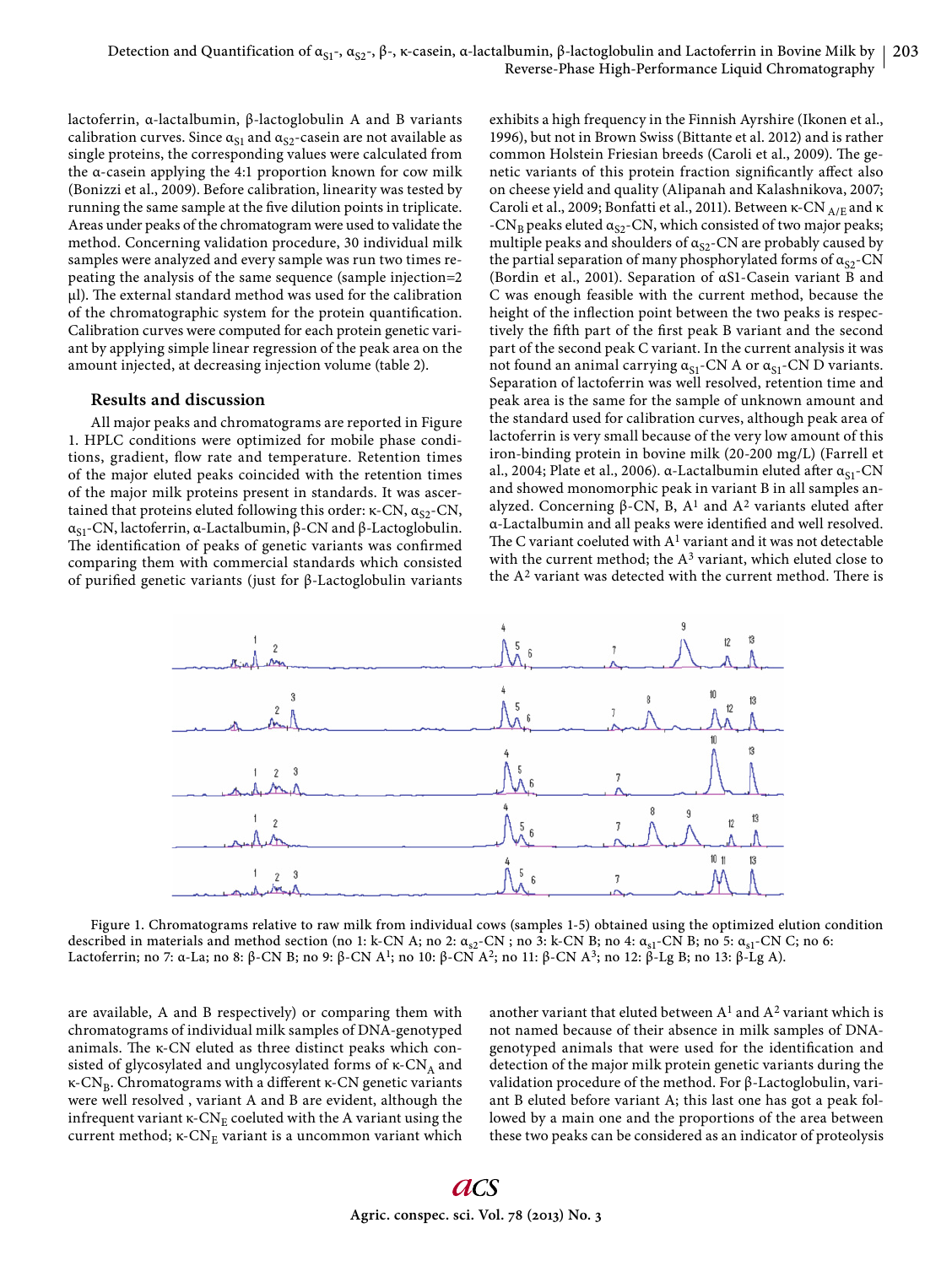(Bordin et al., 2001). Comparing the injections of standards, BSA eluted between lactoferrin and α-lactalbumin, and Igs eluted at the end of the chromatographic run, after  $\beta$ -lactoglobulin. It was not possible to detect and quantify both BSA and Igs during the analysis of milk samples, although peaks were better resolved and visible analyzing colostrums; however colostrum seems to need a different preparation or a different method development to detect other proteins, such as BSA and Igs, which are in low proportion in milk, but in high level at the beginning of the lactation (Farrell et al., 2004). Concerning quantification, calibration curves have been derived from parameters of simple linear regression computed for whole protein fraction by using commercial standards. Considering all the five-point calibration setting used for each standard at five different dilutions, the relation between peak area and injected amount of protein variant was linear (*R2* > 0.99%). Concerning milk sample, CN content was nearly 84% of total protein. Within caseins,  $α<sub>s</sub>$ -CN was 42% of the total casein fraction, whereas k-CN was 19% and  $β$ -CN was 37% of total casein fraction, whereas the β-lactoglobulin was 84% of the total whey protein. The CN content of samples as a proportion of total protein content in our study was greater than the casein index reported by other studies because non-protein nitrogen, proteose-peptones and minor constituents of whey protein cannot be quantified with this method.

# **Conclusions**

A RP-HPLC method was developed to identify and quantify the most common milk protein genetic variants of cows. The method guarantied the detection and the quantification of all major milk protein fractions, included some minor components like lactoferrin, and their main genetic variants in one fast run with good resolution. It allows a run time equal or lower than halved if compared to methods proposed earlier. In conclusion this method can be applied to analysis of raw individual and bulk milk samples; preparation procedure is very easy and fast and the total analysis time per sample is short (22 min) considering the amount of information that could be collected: concentration of different protein fractions of milk, separately for each main genetic variants, and thus also genotype of animals for the gene codifying for protein fractions can be derived. This methodology can favor new understanding on the complex relationships among protein fractions and variants, milk quality, milk coagulation, cheese yield and quality.

### **References**

- Alipanah, M., Kalashnikova, L.A. (2007). Influence of k-casein genetic variant on cheese making ability. J Anim Vet Advances 6: 855-857
- Bittante G. (2012). Modeling rennet coagulation time and curd firmness of milk. J Dairy Sci 94: 5821-5832
- Bittante G., Cecchinato A., Cologna N., Penasa M., Tiezzi F., and De Marchi M. (2011a). Factors affecting the incidence of first-quality wheels of Trentingrana cheese. J Dairy Sci 94: 3700-3707
- Bittante G., Cologna N., Cecchinato A., De Marchi M., Penasa M., Tiezzi F., Endrizzi I., and Gasperi F. (2011b). Monitoring of sensory attributes used in the quality payment system of Trentingrana cheese. J Dairy Sci 94: 5699-5709
- Bittante G., Contiero B., Cecchinato A. (2013). Prolonged observation and modelling of milk coagulation, curd firming, and syneresis. Int Dairy J 29: 115-123
- Bittante G., Penasa M., and Cecchinato A. (2012). Invited review: Genetics and modeling of milk coagulation properties. J Dairy Sci 95: 6843-6870
- Bobe G., Beitz D. C., Freeman A. E., Lindberg G. L. (1998). Separation and quantification of bovine milk proteins by reversed-phase High Performance Liquid Chromatography. J Agric Food Chem 46: 458-463
- Bonfatti V., Cecchinato A., Di Martino G., De Marchi M., Gallo L., Carnier P. (2011) Effect of k-casein on Montasio, Asiago and Caciotta cheese yield using milk of similar protein composition. J Dairy Sci 94: 602-613
- Bonfatti V., Grigoletto L., Cecchinato A., Gallo L., Carnier P. (2008). Validation of a new reversed-phase high-performance liquid chromatography method for separation and quantification of bovine milk protein genetic variants. J Chromatogr A 1195: 101-106
- Bonizzi I., Buffoni J. N., Feligini M. (2009). Quantification of bovine casein fractions by direct chromatographic analysis of milk. Approaching the application to a real production context. J Chromatogr 1216: 165-168
- Bordin G., Cordeiro Raposo F., de la Calle B., Rodriguez A. R. (2001). Identification and quantification of major bovine milk proteins by liquid chromatography. J Chromatogr A 928: 63-76
- Caroli A. M., Chessa S., Erhardt G. J. (2009). Invited review: milk protein polymorphisms in cattle: effect on animal breeding and human nutrition. J Dairy Sci 92: 5335-5352
- Cecchinato A., Cipolat-Gotet C., Casellas J.,. Penasa M., Rossoni A., and Bittante G. (2012a). Genetic analysis of rennet coagulation time, curd-firming rate, and curd firmness assessed on an extended testing period using mechanical and near-infrared instruments. J Dairy Sci 96: 50-62
- Cecchinato A., De Marchi M., Gallo L., Bittante G., and Carnier P. (2009). Mid-infrared spectroscopy predictions as indicator traits in breeding programs for enhanced coagulation properties of milk. J Dairy Sci 92: 5304–5313
- Cecchinato A., Penasa M., De Marchi M., Gallo L., Bittante G., and Carnier P. (2011). Genetic parameters of coagulation properties, milk yield, quality, and acidity estimated using coagulating and noncoagulating milk information in Brown Swiss and Holstein-Friesian cows. J Dairy Sci 94: 4214-4219
- Cecchinato A., Ribeca C., Maurmayr A., Penasa M., De Marchi M., Macciotta N. P. P., Mele M., Secchiari P., Pagnacco G., and Bittante G. (2012b). Short communication: Effects of β-lactoglobulin, stearoyl-coenzyme A desaturase 1, and sterol regulatory element binding protein gene allelic variants on milk production, composition, acidity and coagulation properties of Brown Swiss cows. J Dairy Sci 95: 450-454
- Cipolat-Gotet C., Cecchinato A., De Marchi M., Penasa M., and Bittante G. (2012). Comparison between mechanical and nearinfrared optical methods for assessing milk coagulation properties. J Dairy Sci 95: 6806–6819
- Farrell H. M., Jimenez-Flores R., Bleck G. T., Brown E. M., Butler J. E., Creamer L. K., Hicks C. L., Hollar C. M., Ng-Kwai-Hang K. F., Swaisgood H. E. (2004). Nomenclature of the proteins of Cows' milk – Sixth Revision. J Dairy Sci 87: 1641-1674
- Ikonen T., Ruottinen O., Erhardt G., Ojala M. (1996). Allele frequencies of the major milk proteins in the Finnish Ayrshire and detection of a new **A**-casein variant. Anim Genet 27: 179-181
- Jensen H. B., Holland J. W., Poulsen N. A., Larsen L. B. (2012). Milk protein genetic variants and isoforms identified in bovine milk representing extremes in coagulation properties. J Dairy Sci 95: 2891-2903
- Macciotta N.P.P., Cecchinato A., Mele M., and Bittante G. (2012). Use of multivariate factor analysis to define new indicator variables for milk composition and coagulation properties in Brown Swiss cows. J Dairy Sci 2012: 7346-7354